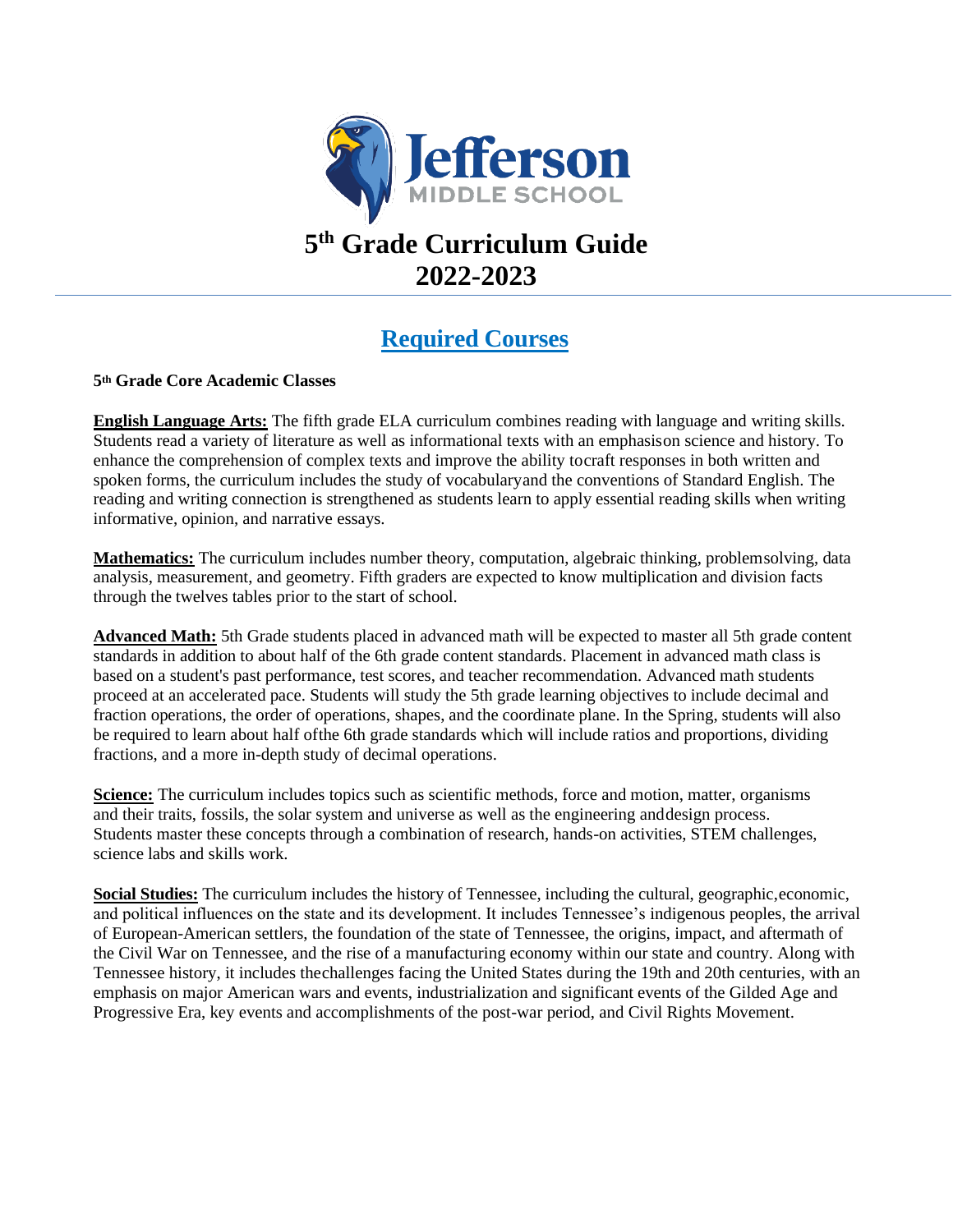## **5th Grade Rotational Classes**

**Physical Education:** The physical education program is an instructional class that teaches students the fundamentals of team sports, the importance of regular physical fitness, and lifetime wellness activities. Emphasis is placed on activities that condition students in physical strength and endurance as well as the development of coordination and physical skills. Students are required to wear clothing that allows them freedom of movement. Tennis shoes are required every day for PE. Crocs, slides, boots, etc. are not acceptable shoes for PE. Students have the opportunity to be assigned a PE locker, which requires students to provide a combination lock. Students are required to dress in proper physical education clothes and participate to the best of their individual ability every day they have PE. **Students must have a written note from a physician to be excused from PE.**

#### **Courses that Alternate with 5 th Grade PE**

6th grade students rotate Art, Digital Citizenship, STEM Explorers, and Portrait of a Graduatethroughout the school year, alternating with Physical Education.

**Art:** This course focuses on improving creative problem solving and individual self-expression through the manipulation of different media. Students will create pieces that incorporate their name and fantasy creatures in design. They will also study art history and critique their work uponcompletion. Students will be asked to express their ideas through writing about their drawings. If time warrants, student will also complete a threedimensional clay piece.

**Digital Citizenship:** Students will gain essential keyboarding skills while incorporating multipleprojects in Digital Citizenship. In addition to Keyboarding, students will learn about Skyward/Canvas, Destiny, creating and saving files in specific locations, and cyber

security. Students will also learn basic Microsoft Word formatting skills to complete researchprojects and building citations.

**STEM Explorers:** This class will concentrate and focus on measuring and measurement activities. Each student will make their own ruler and use it throughout the course to design and build hands-on projects. Some of the projects we will build are a "Tiny House", design and layout alocal "zoo", design a "water park" and design and make a usable "paperclip".

#### **Portrait of a Graduate (focused on Collaboration for Careers with Digital Citizenship):**

This course is designed to assist students in practicing keyboarding skills necessary to excel in future coursework and occupations. This course will be a semester long course in conjunction with Mr. Mitchell's Keyboarding rotation. Students will practice using the home row keys fluently along with other aspects of keyboarding that are necessary for school and careers today and in the future.This will be an 18-week course designed to help them become more fluent in the aspects of keyboarding.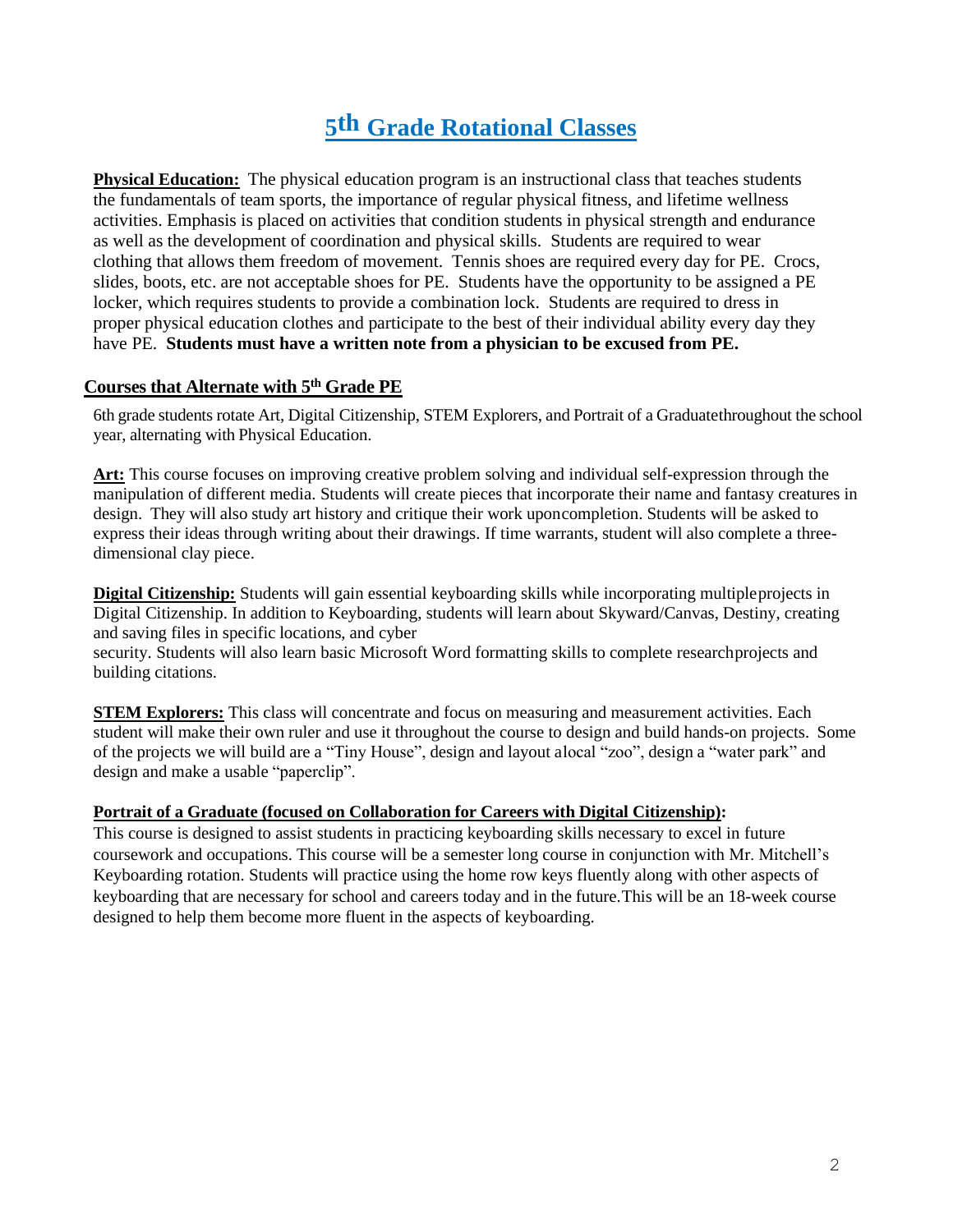### **Non-Required Courses**

**5th Grade Elective Courses**

**\*\*Attention: Elective courses are ONLY available if a student is not in the RTI (Response to Intervention) program for Reading or Math. If a student is placed in RTI, they will be removedfrom their elective until they have shown growth in the supported subject area. Should you have any questions concerning RTI, a student's placement, or how a student can move out of RTI, please contact Stephanie Hope or John Smith.**

**Band:** Fifth Graders may choose to take Beginning Band. In this class, students will learn the basic fundamentals of playing a wind or percussion instrument, learn to read music notation, and learn the basics of performing music as a soloist and in a large ensemble. In addition to a few normal class supplies, students are expected to obtain an instrument, instrument maintenance accessories,and our band method book. As part of the course grade, all students are expected to perform in concerts, which take place outside of the school day.

**Chorus:** The primary focus of this class will be performing choral music in concert. Students will learnthe basics of singing in the traditional choral method, including reading and interpreting choral music notation, developing breath control, singing scales, sightsinging, harmonizing, expanding vocal range, and maintaining vocal health. A wide variety of choral music is performed, including both sacred and secular choral literature. As part of the course grade, students are expected to perform in concerts, some of which occur outside of school hours. During these concerts, performers are required to wear the JMS chorus uniform of a chorus t-shirt and jeans.

**Guided Study:** Designed to teach students various academic skills necessary for success at the middle school level, students can receive help in organization, note-taking, planning study time, active study strategies, and grade averaging. They are encouraged to take increasing personal responsibility for their own learning. Small group setting allows for individual problem solving andtroubleshooting with everyday academic obstacles. Students are enrolled based on greatest academic need.

**Orchestra:** Orchestra is designed for students with prior string instrument experience. Studentsplay in performances at school and in area concerts. Students learn bowing techniques, vibrato, shifting, good sound production, and proper intonation. Students attend a festival competition in the spring.